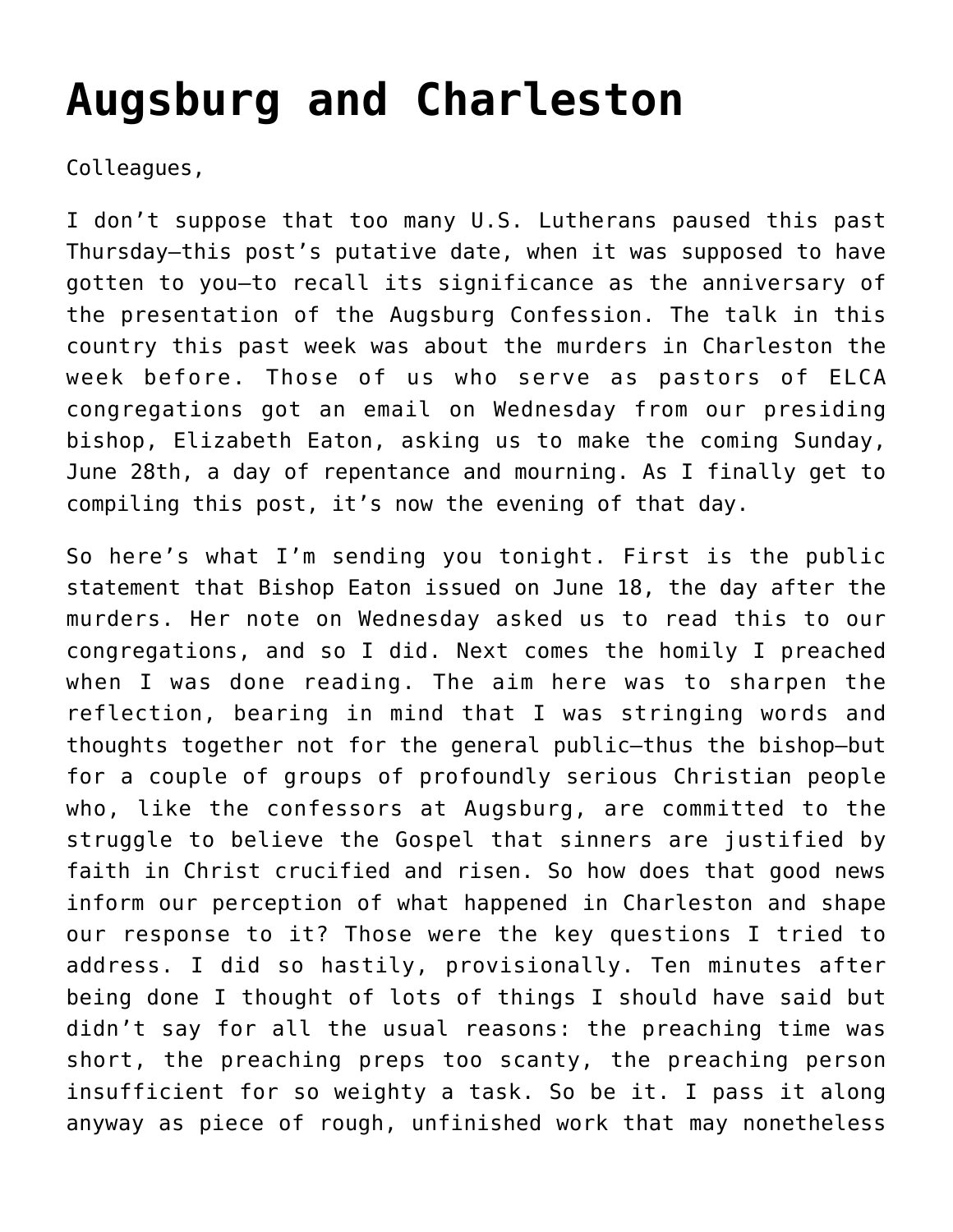have something in it that you'll appreciate.

Before I get to these things a couple of notes.

First, reader Marvin Huggins sent me the following response to last week's post, number 855: "A bit of a correction to Ed's piece: Jim Burkee is now at Concordia, Bronxville, not Mequon/Milwaukee." Thanks for that.

Second, the Augsburg anniversary prompts a mention of two things you'll want to know about if you don't already. One is the "Luther Reading Challenge," launched a few months ago by the Institute for Ecumenical Research in Strasbourg with the cooperation of Augsburg Fortress and Concordia Publishing House. *Lutheran Forum* editor Sarah Wilson seems to be driving the project. It's billed as a way to honor and prepare for the forthcoming (2017) 500th anniversary of the Reformation, and is [certainly worth a glance](https://www.lutherreadingchallenge.org/)—and more. (I've been pitching it to folks in my congregation who show particular interest in grabbing hold of their Lutheran roots.) The other is the recent publication, by Augsburg Fortress, of a two volume [collection of](http://www.amazon.com/Johannes-Bugenhagen-Selected-Writings-II/dp/1451465556/ref=sr_1_1?ie=UTF8&qid=1435551541&sr=8-1&keywords=bugenhagen) [works by Johannes Bugenhagen](http://www.amazon.com/Johannes-Bugenhagen-Selected-Writings-II/dp/1451465556/ref=sr_1_1?ie=UTF8&qid=1435551541&sr=8-1&keywords=bugenhagen), assembled and translated by Kurt Hendel of the Lutheran School of Theology in Chicago, and, prior to that, of Seminex. Kurt had been working on this project for years, if not decades. Thanks be to God for its fruition.

Peace and Joy, Jerry Burce

## **On the Murders in Charleston: [Bishop Eaton's](http://download.elca.org/ELCA%20Resource%20Repository/long_season_of_disquiet_letter.pdf) [Statement](http://download.elca.org/ELCA%20Resource%20Repository/long_season_of_disquiet_letter.pdf)**

June 18, 2015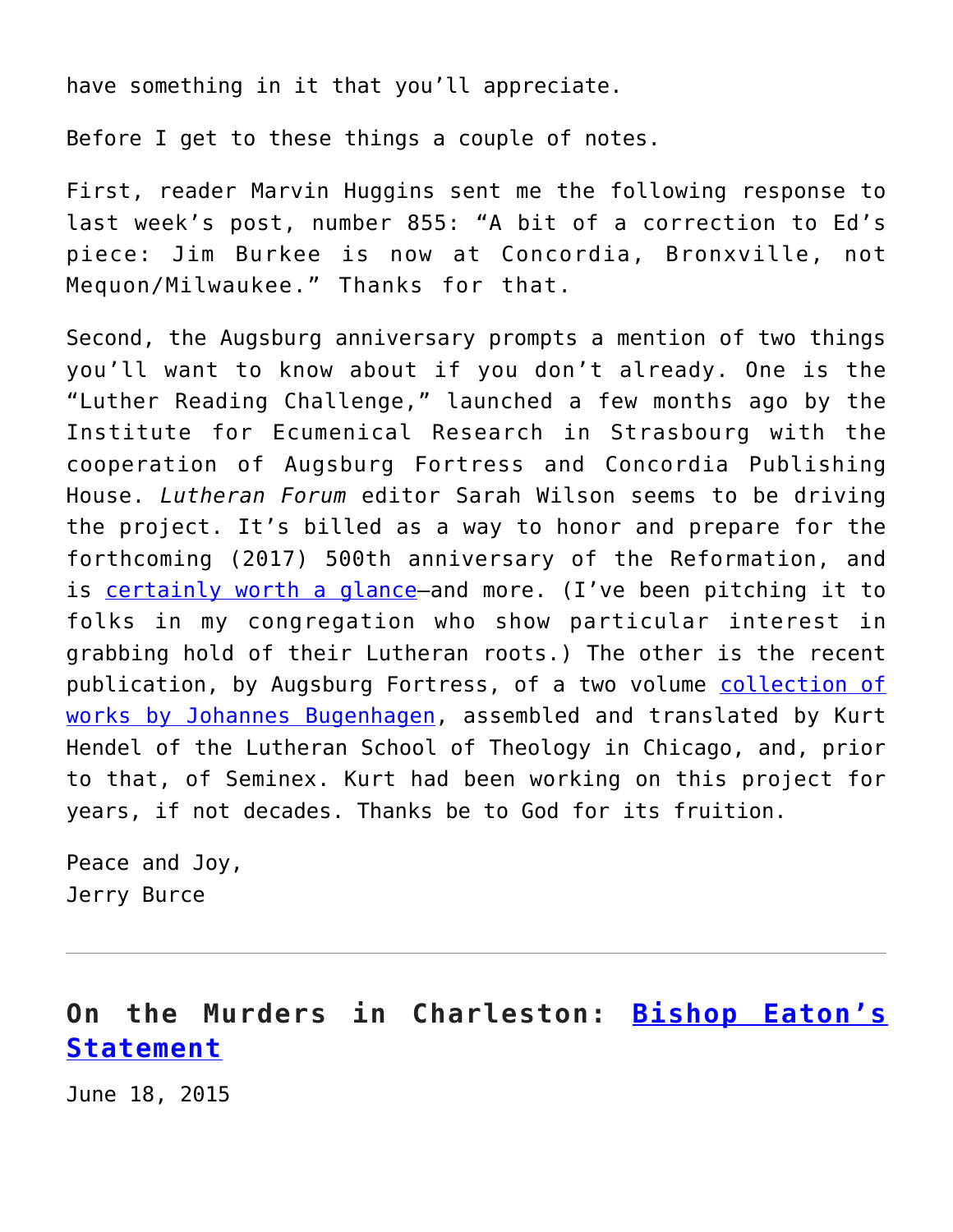It has been a long season of disquiet in our country. From Ferguson to Baltimore, simmering racial tensions have boiled over into violence. But this . the fatal shooting of nine African Americans in a church is a stark, raw manifestation of the sin that is racism. The church was desecrated. The people of that congregation were desecrated. The aspiration voiced in the Pledge of Allegiance that we are "one nation under God" was desecrated.

Mother Emanuel AME's pastor, the Rev. Clementa Pinckney, was a graduate of the Lutheran Theological Southern Seminary, as was the Rev. Daniel Simmons, associate pastor at Mother Emanuel. The suspected shooter is a member of an ELCA congregation. All of a sudden and for all of us, this is an intensely personal tragedy. One of our own is alleged to have shot and killed two who adopted us as their own.

We might say that this was an isolated act by a deeply disturbed man. But we know that is not the whole truth. It is not an isolated event. And even if the shooter was unstable, the framework upon which he built his vision of race is not. Racism is a fact in American culture. Denial and avoidance of this fact are deadly. The Rev. Mr. Pinckney leaves a wife and children. The other eight victims leave grieving families. The family of the suspected killer and two congregations are broken. When will this end?

The nine dead in Charleston are not the first innocent victims killed by violence. Our only hope rests in the innocent One, who was violently executed on Good Friday. Emmanuel, God with us, carried our grief and sorrow – the grief and sorrow of Mother Emanuel AME church – and he was wounded for our transgressions – the deadly sin of racism.

I urge all of us to spend a day in repentance and mourning. And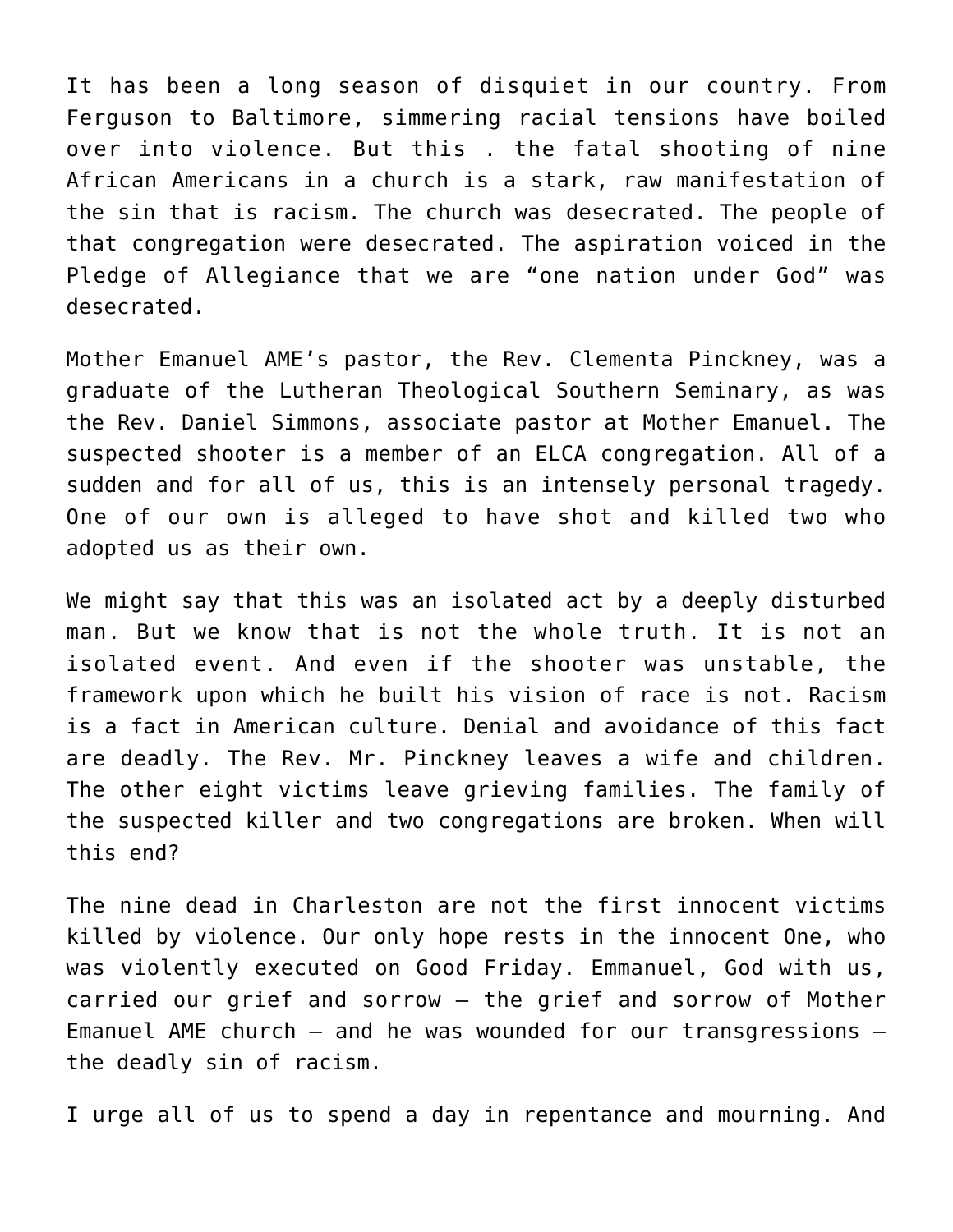then we need to get to work. Each of us and all of us need to examine ourselves, our church and our communities. We need to be honest about the reality of racism within us and around us. We need to talk and we need to listen, but we also need to act. No stereotype or racial slur is justified. Speak out against inequity. Look with newly opened eyes at the many subtle and overt ways that we and our communities see people of color as being of less worth. Above all pray – for insight, for forgiveness, for courage.

Kyrie Eleison.

## **On the Murders in Charleston: Burce's Homily**

This past Wednesday the pastors of the ELCA got an email from our Presiding Bishop, Elizabeth Eaton, asking all of us to read the public statement she issued on June 18, the day after those terrible murders in that church in Charleston, South Carolina. So let me do that . . .

Now if you were here last week you heard me talk about these things. If I talk about them again, it's because they bear repeating. Do they ever.

In her statement, Bishop Eaton asks us for two responses to what happened. Repentance is one of them. The other is mourning.

Let's start with repentance. Repentance means getting your head straight. It means getting your heart turned around. In the Bible repentance means seeing things the way God sees them. It means listening to God and taking him seriously. Above all, and in the end, repentance means taking Christ Jesus seriously as the One God has sent to redefine who we are; to make us into people we are not, and couldn't be without him.

"If anyone is in Christ, he, she, is new creation. Look! The old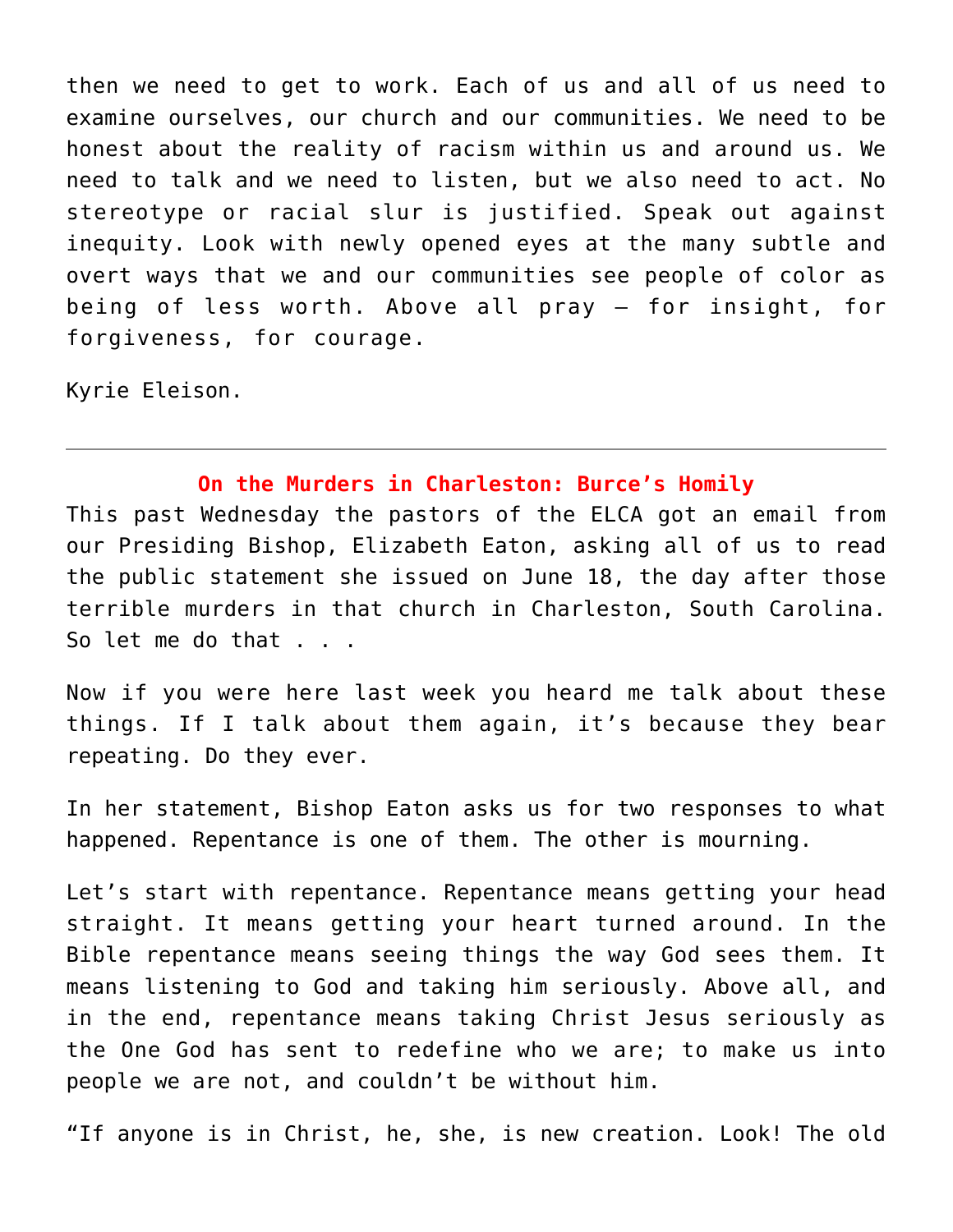has passed away. The new has come." We heard that from St. Paul two weeks ago. If you were here then, you might recall that Paul was saying this to people who had heard that very thing many times before, only they hadn't bothered yet to take it all that seriously.

It's time to open your eyes, Paul says. It's way past time to get your wits together—or rather to let the Holy Spirit do that for you as you pay attention to what God is saying about how things really are in the world today on Christ's account.

So a week ago last Wednesday, a baptized young man, raised in a church just like ours, schooled in the same Bible stories, the same catechism, the same liturgy of Word and Sacrament that we use right here—that young man walks into another church, and by the time he's done nine people lie dead.

+ + +

As he sat there with them for that hour of Bible study, I don't suppose it once crossed his mind that he was sitting there with members of his own family. And when he pulled out the gun and started firing, I don't suppose it occurred to him that he was shooting Jesus in the face. But that of course is absolutely what happened. "Whatever you do to the least of these, my brothers and sisters, you do it to me." That's how God defines what's real it today's world, a world that Jesus rules, God having raised him from the dead to rule it.

Now do I think for a moment that anybody here at Messiah would do as the young man die? Not at all. Even by sinners' standards, shooting nine people dead is a horrible aberration. But having said that, I do know that every person here, myself included, suffers to one extent or another from the same lack of vision, the same failure of faith, that the young man exhibited.

We don't see as God sees. We don't trust the Word that God keeps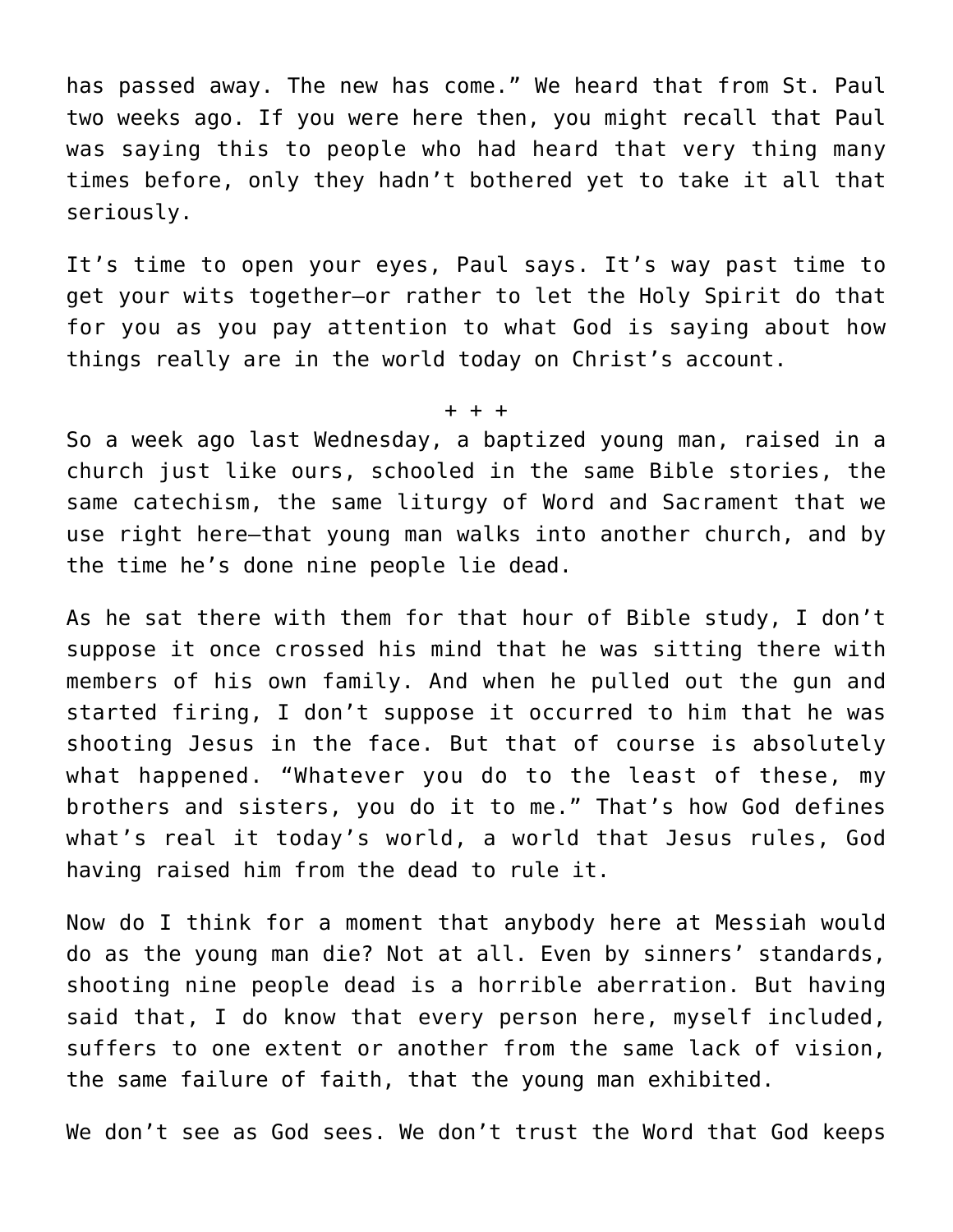putting in our ears to shape our vision, and to correct it.

So, for example, I wonder what would happen here at Messiah if, one Wednesday evening, a young stranger—a young black stranger to use that awful black-white thing we're so stuck on in this country—I wonder what would happen if that young man were to wander in to a Bible study that was unfolding around the conference table in the room that's just below us. What would we see, those of us who were sitting there? Would we see a brother, or at the very least a potential brother? Or would we see a threat? A black threat? A person in a place where he has no business being? How many minutes would go by, I wonder, before someone snuck away from the table to call the police to come check this fellow out?

To me, one of the most remarkable things about that story from Charleston is the way the people there welcomed the young man around their table. They, at least, were using the eyes of faith—their faith in Jesus. Or so it seems.

And the day after the horror, some of their dear ones were using the same eyes of faith in Jesus as they told the young man about their readiness to forgive him for his terrible crime. This startled the world; you may have noticed. It didn't necessarily please the world. In one column I read last week the writer was angry with the relatives for having said what they said—for having dared, that is, to let white racists off the hook again.

+ + +

For our part this morning, here at Messiah, let's make a point of thanking God for the witness of the saints. Those saints. The ones in Charleston. Our brothers. Our sisters. That's who they were, in Christ. That's who they are, in Christ.

So we're going to do that at the end of the prayers today, the same way we do it on All Saint's Sunday when we remember the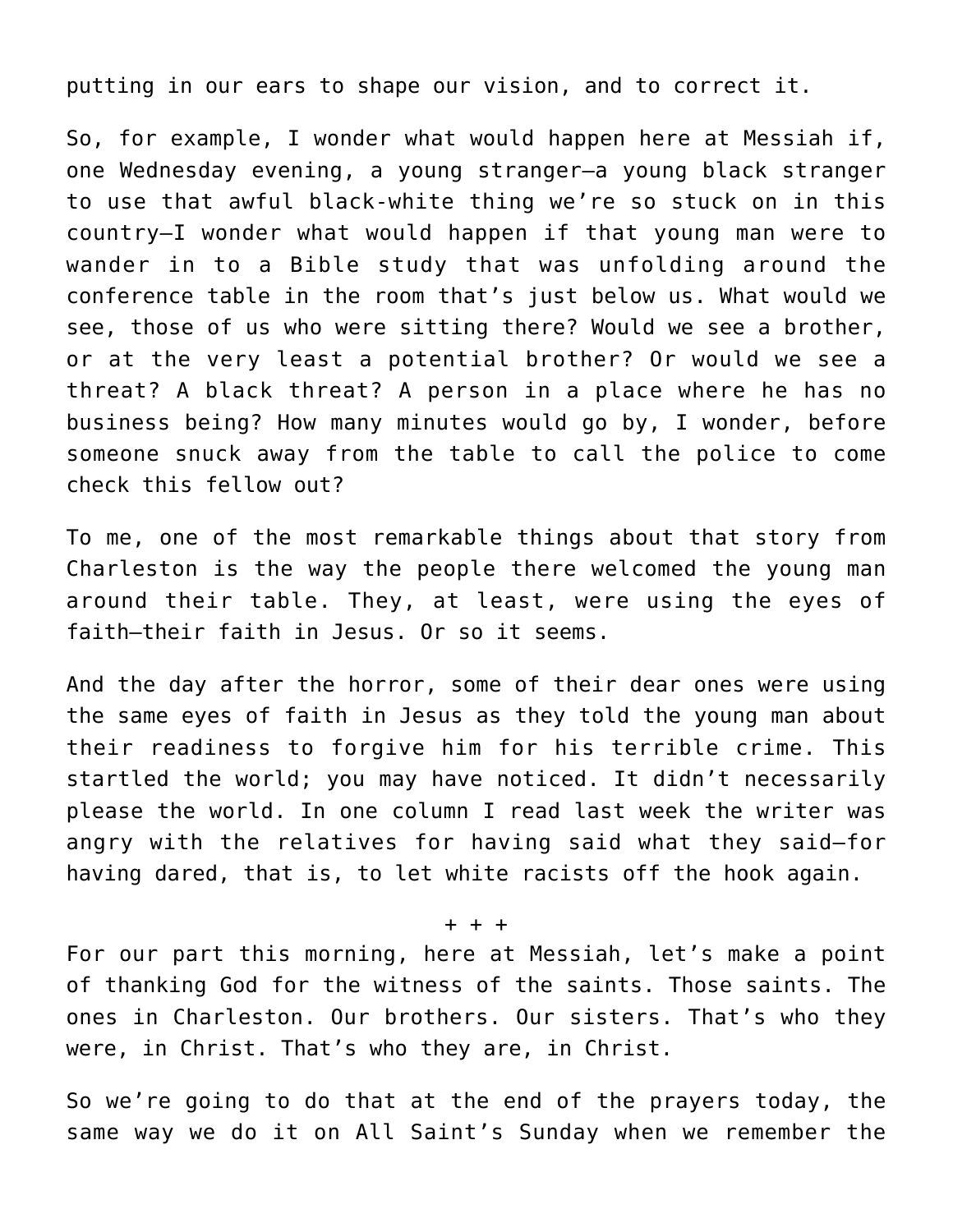saints of our own congregation. I'll call the names. The bell will toll. And when you hear the bell toll, let it do what bells in church are also meant to do, which is to pull us into prayer.

Please join me this week—join with Bishop Eaton—in asking the Lord of the Church to bless every Christian in the land with the same set of eyes he blessed those Christians with—the ones who died, that is, and their dear ones too.

Ask him to heal our vision, so that right here at Messiah we make progress in seeing what God sees as he looks at all of us through the lens of Christ crucified. St. Paul again, Galatians 3 this time: "As many of you as were baptized into Christ have clothed yourselves with Christ. There is no longer Jew or Greek, there is no longer slave or free, there is no longer male and female"—and for sure there is no black and white: what nonsense is that? "For all of you are one in Christ Jesus. And if you belong to Christ, then you are Abraham's offspring, heirs according to the promise," sons and daughters of God Most High, no less.

## + + +

Let me close with a confession. I get grim sometimes, even despairing, over the possibility that Americans—so-called white Americans like me in particular—will ever get past our wicked addiction to sorting people according to color. I do know that the rivers of words, some angry, some penitent, that have been gushing in our public conversation this past week are not going to make it happen.

In this morning's Gospel we heard of a woman with an illness that all the doctors in the world couldn't cure. In her madness, her faithful desperation, she touched the robe of Jesus. And with that, she was a new woman.

Right here, this morning, there is more for you to touch than